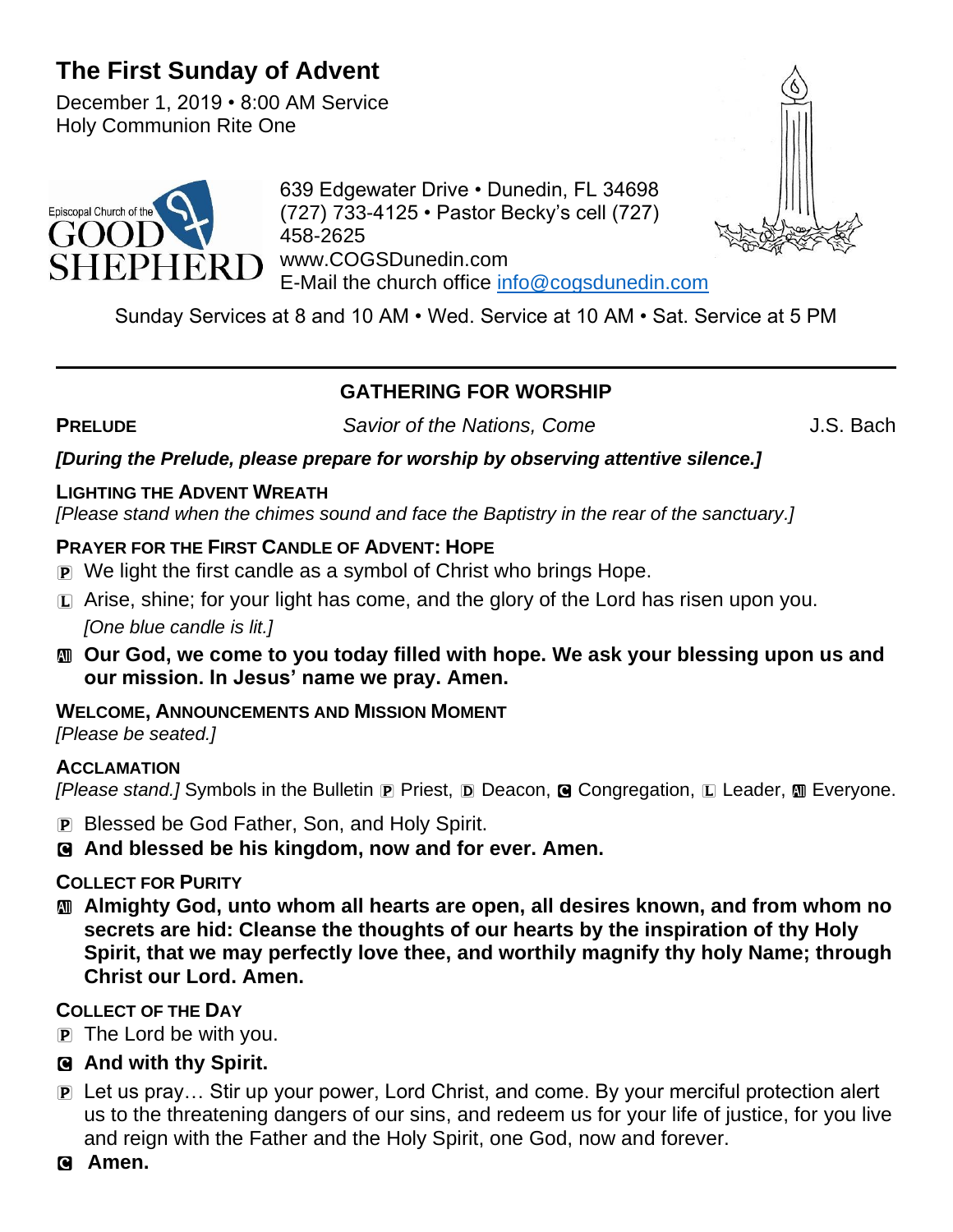# **THE WORD OF GOD**

**THE READINGS:** Isaiah 2:1–5 • Psalm 122 • Romans 13:11–14 • Matthew 24:36–44 *[Please be seated.]*

### **THE FIRST READING**

L *The First Reading is taken from Isaiah, chapter 2…*

This is what Isaiah, Amoz's son, saw concerning Judah and Jerusalem.

In the days to come the mountain of the Lord's house will be the highest of the mountains. It will be lifted above the hills; peoples will stream to it.

Many nations will go and say, "Come, let's go up to the Lord's mountain, to the house of Jacob's God so that he may teach us his ways and we may walk in God's paths."

Instruction will come from Zion; the Lord's word from Jerusalem.

God will judge between the nations, and settle disputes of mighty nations. Then they will beat their swords into iron plows and their spears into pruning tools. Nation will not take up sword against nation; they will no longer learn how to make war.

Come, house of Jacob, let's walk by the Lord's light.

L The Word of the Lord.

## C **Thanks be to God.**

## **THE PSALM**

L *We will read responsively Psalm 122…*

L I was glad when they said to me, "Let us go to the house of the Lord."

## C **Now our feet are standing within your gates, O Jerusalem.**

 $\Box$  Jerusalem is built as a city that is at unity with itself;

- C **To which the tribes go up, the tribes of the Lord, the assembly of Israel, to praise the Name of the Lord.**
- L For there are the thrones of judgment, the thrones of the house of David.
- C **Pray for the peace of Jerusalem: "May they prosper who love you.**
- L Peace be within your walls and quietness within your towers.
- C **For my brethren and companions' sake, I pray for your prosperity.**
- L Because of the house of the Lord our God, I will seek to do you good."

#### **THE SECOND READING**

L *The Second Reading is taken from Romans, chapter 13….*

As you do all this, you know what time it is. The hour has already come for you to wake up from your sleep. Now our salvation is nearer than when we first had faith. The night is almost over, and the day is near.

So let's get rid of the actions that belong to the darkness and put on the weapons of light. Let's behave appropriately as people who live in the day, not in partying and getting drunk, not in sleeping around and obscene behavior, not in fighting and obsession. Instead, dress yourself with the Lord Jesus Christ, and don't plan to indulge your selfish desires.

- L The Word of the Lord.
- C **Thanks be to God.**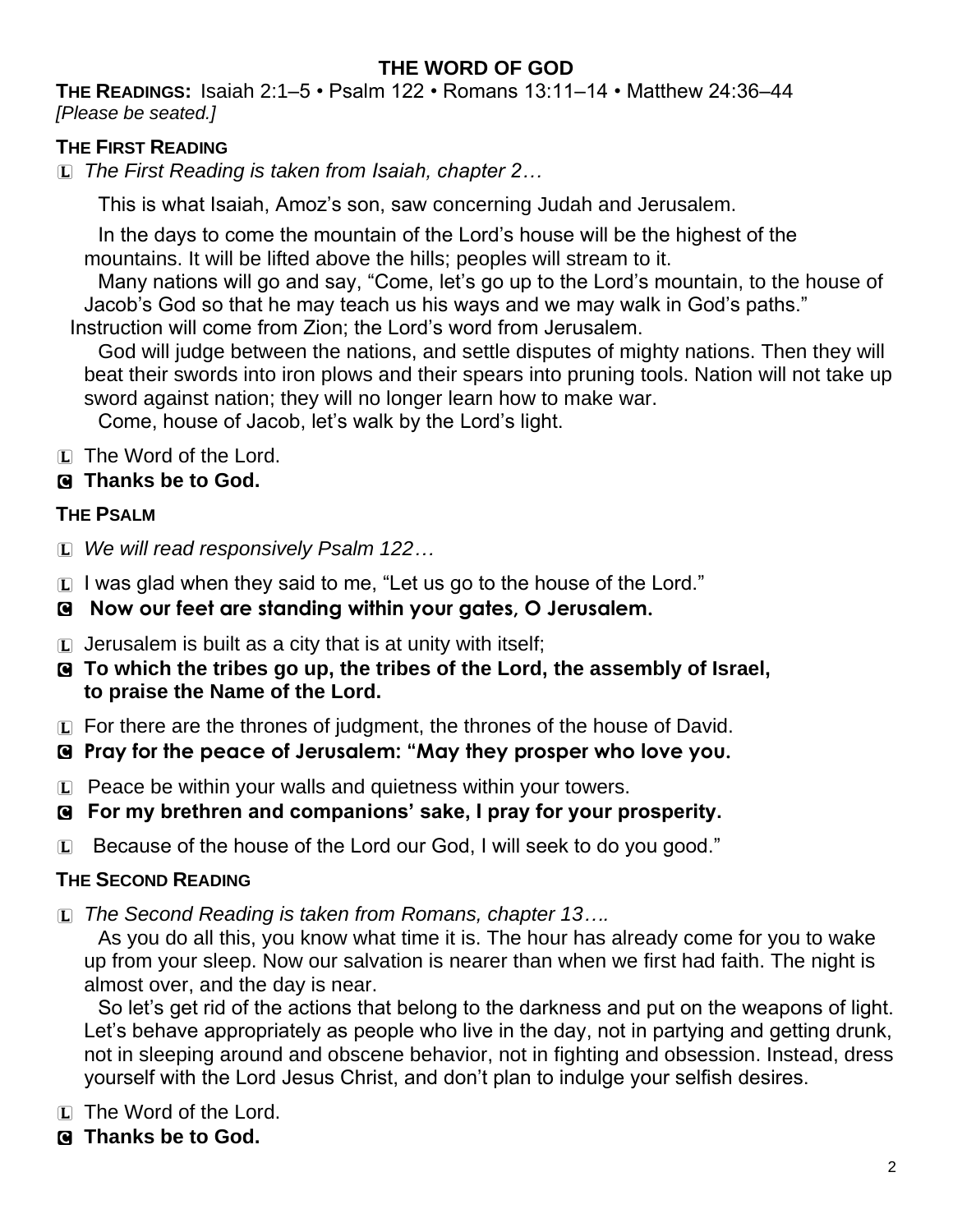# **THE GOSPEL**

*[Please stand.]*

D The Holy Gospel of our Lord Jesus Christ according to Matthew.

# G Glory be to thee, O Lord.

- D [Jesus said]"But nobody knows when that day or hour will come, not the heavenly angels and not the Son. Only the Father knows. As it was in the time of Noah, so it will be at the coming of the Human One. In those days before the flood, people were eating and drinking, marrying and giving in marriage, until the day Noah entered the ark. They didn't know what was happening until the flood came and swept them all away. The coming of the Human One will be like that. At that time there will be two men in the field. One will be taken and the other left. Two women will be grinding at the mill. One will be taken and the other left. Therefore, stay alert! You don't know what day the Lord is coming. But you understand that if the head of the house knew at what time the thief would come, he would keep alert and wouldn't allow the thief to break into his house. Therefore, you also should be prepared, because the Human One will come at a time you don't know.
- D The Gospel of the Lord.

# C **Praise be to thee, O Christ.**

**SERMON** Becky Robbins-Penniman

#### *[Please be seated.]* **NICENE CREED**

*[Please stand.]*

 $\text{M}$  **We believe in one God, the Father, the Almighty, maker of heaven and earth, of all that is, seen and unseen.** 

**We believe in one Lord, Jesus Christ, the only Son of God, eternally begotten of the Father, God from God, Light from Light, true God from true God, begotten, not made, of one Being with the Father. Through him all things were made. For us and for our salvation he came down from heaven: by the power of the Holy Spirit he became incarnate from the Virgin Mary, and was made man. For our sake he was crucified under Pontius Pilate; he suffered death and was buried. On the third day he rose again in accordance with the Scriptures; he ascended into heaven and is seated at the right hand of the Father. He will come again in glory to judge the living and the dead, and his kingdom will have no end.**

**We believe in the Holy Spirit, the Lord, the giver of life, who proceeds from the Father and the Son. With the Father and the Son he is worshiped and glorified. He has spoken through the Prophets. We believe in one holy catholic and apostolic Church. We acknowledge one baptism for the forgiveness of sins. We look for the resurrection of the dead, and the life of the world to come. Amen.**

# **PRAYERS OF THE PEOPLE**

*[Please sit, stand, or kneel, as you prefer.]*

D Let us pray for the whole state of Christ's Church and the world.

- L Almighty and everliving God, who in thy holy Word hast taught us to make prayers, and supplications, and to give thanks for all humanity Receive these our prayers which we offer unto thy divine Majesty, beseeching thee to inspire continually the Universal Church with the spirit of truth, unity, and concord; and grant that all those who do confess thy holy Name may agree in the truth of thy holy Word, and live in unity and godly love. We pray in hope,
- C **Hear our prayer.**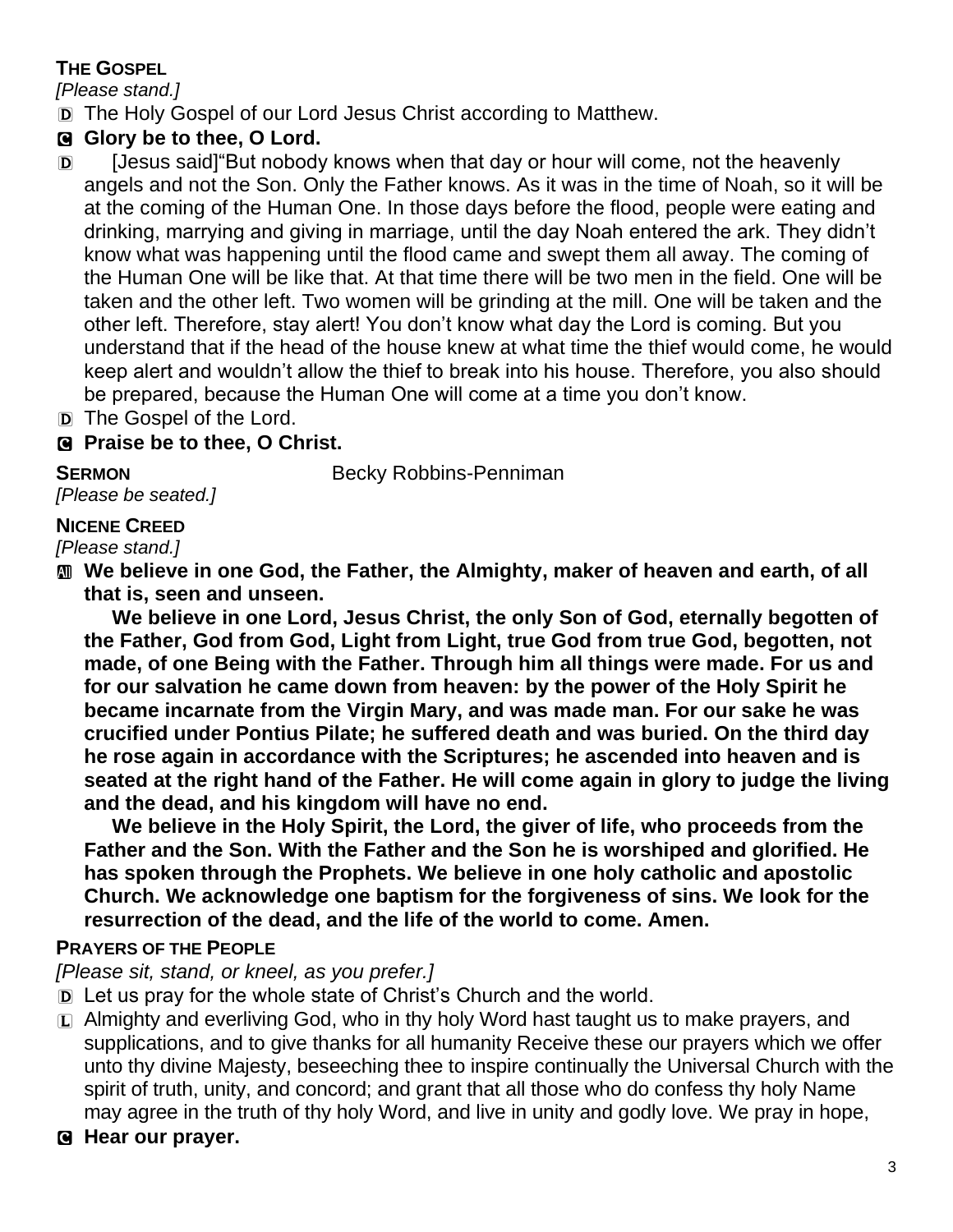L Give grace, O heavenly Father, to all bishops, especially to Michael, our Presiding Bishop; Dabney, our Bishop; Barry and Michael, our Assisting Bishops; Becky, our Rector; Cindy, our Deacon; Ann, our Priest Associate; to our companion diocese of the Dominican Republic; to these Episcopal Churches in our Diocese; St. Mary's, Bonita Springs; St. Monica's, Naples; and REACH-Rwanda; to the Clearwater Deanery Collaboration Partners; and to all priests, deacons, and the laity in their ministry; that they may, both by their life and doctrine, set forth thy true and lively Word, and rightly and duly administer thy holy Sacraments. We pray in hope,

# C **Hear our prayer.**

 $\square$  And to all thy people give thy heavenly grace, and especially to this congregation here present; that, with meek heart and due reverence, they may hear and receive thy holy Word, truly serving thee in holiness and righteousness all the days of their life. We pray in hope,

## C **Hear our prayer.**

 $E$  We beseech thee also so to rule the hearts of those who bear the authority of government in this and every land, especially President Trump, that they may be led to wise decisions and right actions for the welfare and peace of the world. We pray that all God's children, especially those in the Middle East, might live in the hope of the world peace for which we are created. We pray in hope,

# C **Hear our prayer.**

L And we most humbly beseech thee, of thy goodness, O Lord, to comfort and succor [*Add handwritten names from notebook*] and all those who, in this transitory life, are in trouble, sorrow, need, sickness, or any other adversity, especially those listed in the weekly news who have asked for our prayers. I now invite you to pray for others by name, aloud or in your hearts. [*Leave time…*] We pray in hope,

# C **Hear our prayer.**

L Open, O Lord, the eyes of all people to behold thy gracious hand in all thy works, that, rejoicing in thy whole creation, they may honor thee with their substance, and be faithful stewards of thy bounty. We give you thanks for all the blessings of this life and for the flowers given by Becky and Gus Robbins-Penniman to your glory and in thanksgiving for the members of our families: the ones that share our family tree, and the ones united by faith in this wonderful parish. I invite you to name a blessing either silently or aloud. [*Leave time…* ] We pray in hope,

#### C **Hear our prayer.**

 $\Box$  And we also bless thy holy Name for all thy servants departed this life in thy faith and fear, [*especially… add names from notebook*]. Please add names of those on your heart, silently or aloud. [*Leave time…*] We beseech thee to grant them continual growth in thy love and service; and to grant us grace so to follow the good examples of all thy saints, that with them we may be partakers of thy heavenly kingdom. We pray in hope,

#### C **Hear our prayer.**

- L Grant these our prayers, O Father, for Jesus Christ's sake, our only Mediator and Advocate.
- C **Amen.**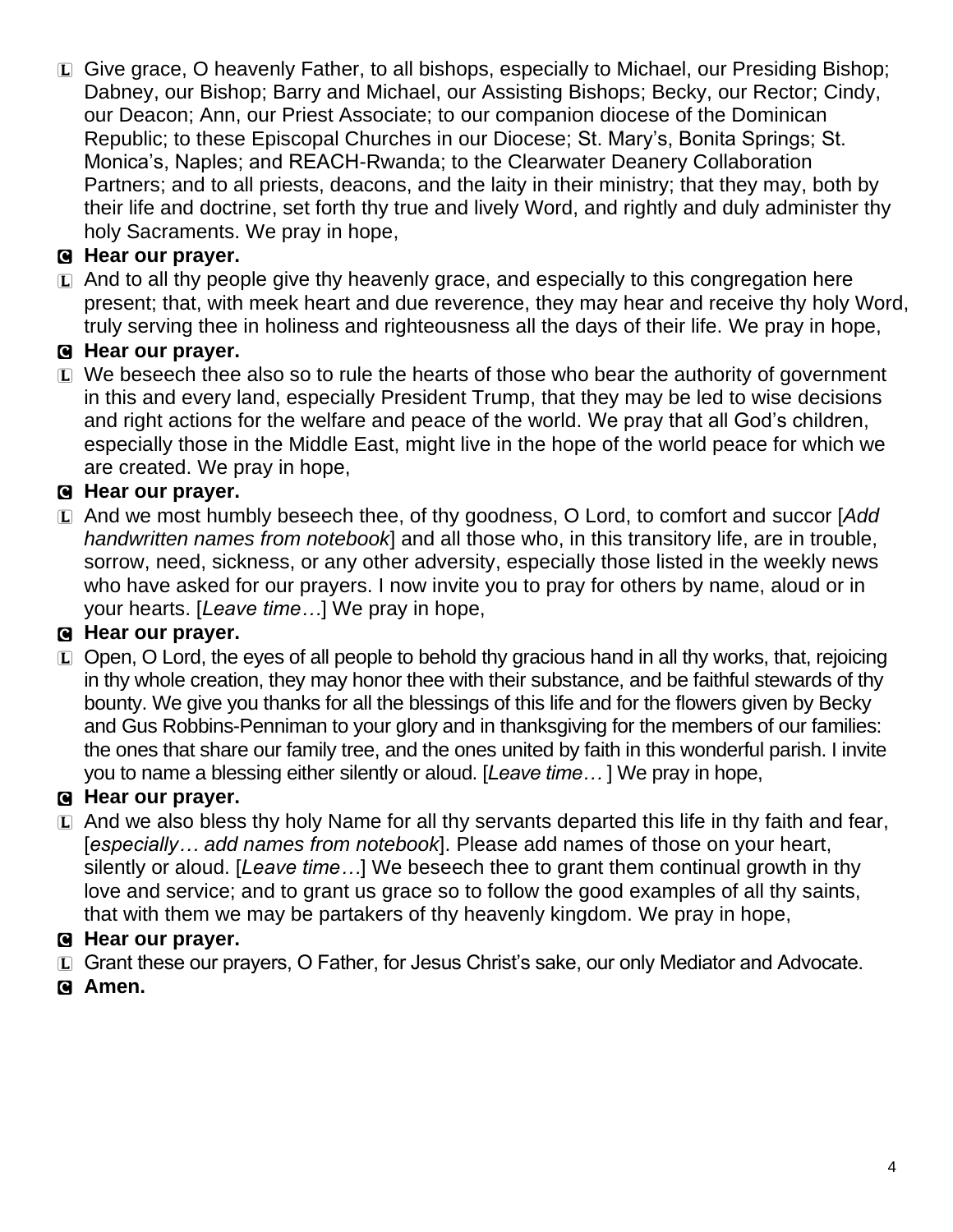## **CONFESSION AND FORGIVENESS OF SIN**

*[Please stand or kneel, as you choose.]*

- D Let us humbly confess our sins unto Almighty God. [*Silence is kept.]*  Most merciful God,*…*
- **M** we confess that we have sinned against thee in thought, word, and deed, by what **we have done, and by what we have left undone. We have not loved thee with our whole heart; we have not loved our neighbors as ourselves. We are truly sorry and we humbly repent. For the sake of thy Son Jesus Christ, have mercy on us and forgive us; that we may delight in thy will, and walk in thy ways, to the glory of thy Name. Amen.**
- P Almighty God, our heavenly Father, who of his great mercy hath promised forgiveness of sins to those who with hearty repentance and true faith turn unto him, have mercy upon you, pardon and deliver you from all your sins, confirm and strengthen you in all goodness, and bring you to everlasting life; through Jesus Christ our Lord.

#### C **Amen.**

#### **PRAYERS AND BLESSINGS**

#### **THE PEACE**

*[Please stand.]*

P The peace of the Lord be always with you.

## C **And with thy spirit.**

# **THE HOLY COMMUNION**

## **OFFERTORY SENTENCE**

D Let us with gladness present the offerings and oblations of our life and labor to the Lord.

*[If this is your first time worshiping with us, please let your offering be only the completed blue guest card, and let this service be our gift to you.]*

#### **OFFERTORY**

#### **PRESENTATION OF THE OFFERINGS**

*[Please stand when the offerings of bread, wine, and money are presented by the Deacon.]*

D As we receive these gifts, we acknowledge

# C **All things come from thee, O Lord and of thine own have we given thee.**

#### **THE GREAT THANKSGIVING:** Eucharistic Prayer I

- P The Lord be with you.
- C **And with thy spirit.**
- P Lift up your hearts.
- C **We lift them up unto the Lord.**
- P Let us give thanks unto our Lord God.
- C **It is meet and right so to do.**
- P It is very meet, right, and our bounden duty, that we should at all times, and in all places, give thanks unto thee, O Lord, holy Father, almighty, everlasting God. Because thou didst send thy beloved Son to redeem us from sin and death, and to make us heirs in him of everlasting life; that when he shall come again in power and great triumph to judge the world, we may without shame or fear rejoice to behold his appearing.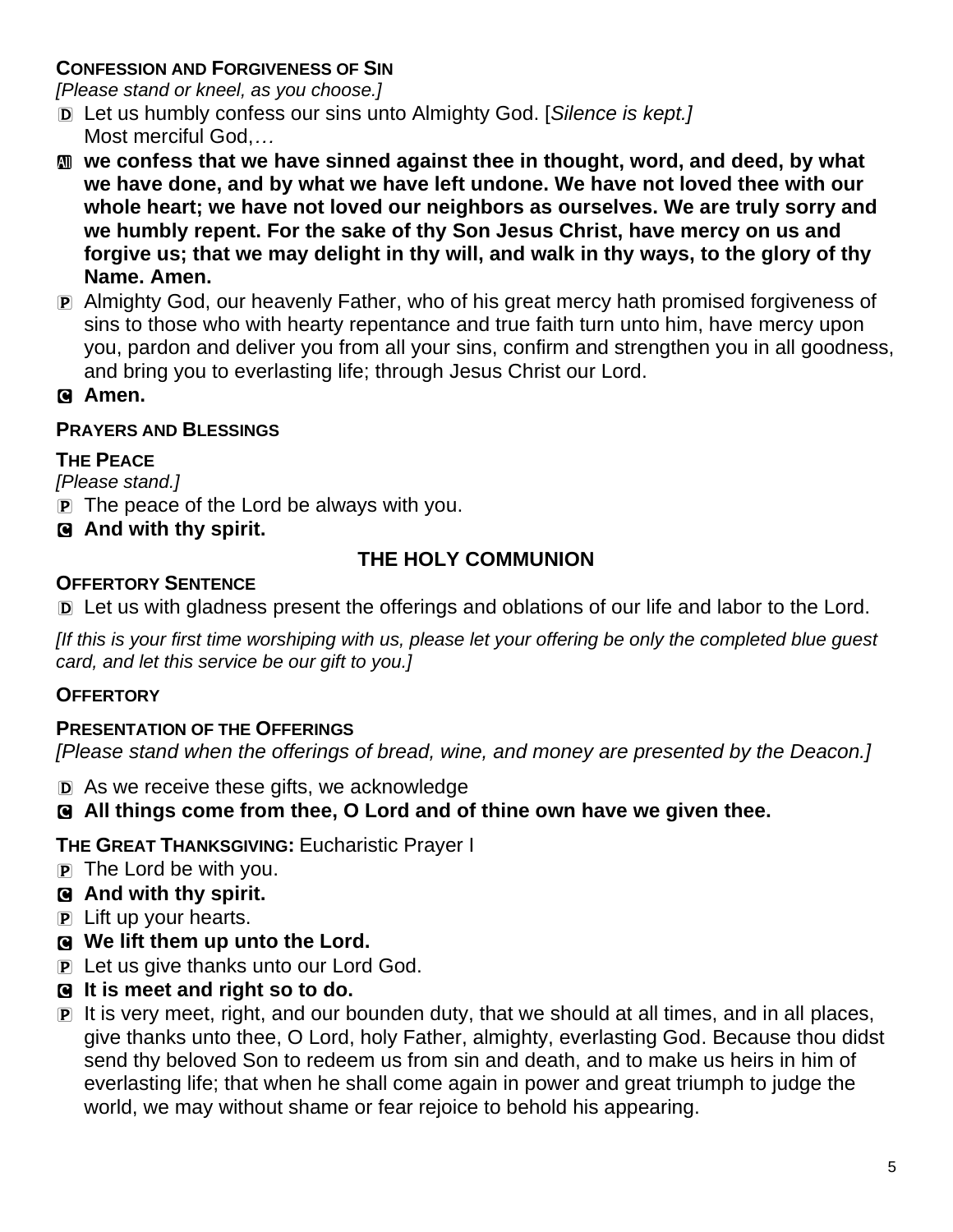P Therefore, with Angels and Archangels, and with all the company of heaven, we laud and magnify thy glorious Name; evermore praising thee, and saying,

#### a **Holy, holy, holy, Lord God of Hosts Heaven and earth are full of thy glory. Glory be to thee, O Lord Most High. Blessed is he that cometh in the name of the Lord. Hosanna in the highest.**

*[Please kneel or stand, as you choose.]*

- P All glory be to thee, Almighty God, our heavenly Father, for that thou, of thy tender mercy, didst give thine only Son Jesus Christ to suffer death upon the cross for our redemption; who made there, by his one oblation of himself once offered, a full, perfect, and sufficient sacrifice, oblation, and satisfaction, for the sins of the whole world; and did institute, and in his holy Gospel command us to continue, a perpetual memory of that his precious death and sacrifice, until his coming again.
- P For in the night in which he was betrayed, he took bread; and when he had given thanks to thee, he broke it, and gave it to his disciples, saying, "Take, eat, this is my Body, which is given for you. Do this in remembrance of me."

Likewise, after supper, he took the cup; and when he had given thanks, he gave it to them, saying, "Drink ye all of this; for this is my Blood of the New Testament, which is shed for you, and for many, for the remission of sins. Do this, as oft as ye shall drink it, in remembrance of me."

- P Wherefore, O Lord and heavenly Father, according to the institution of thy dearly beloved Son our Savior Jesus Christ, we, thy humble servants, do celebrate and make here before thy divine Majesty, with these thy holy gifts, which we now offer unto thee, the memorial thy Son hath commanded us to make; having in remembrance his blessed passion and precious death, his mighty resurrection and glorious ascension; rendering unto thee most hearty thanks for the innumerable benefits procured unto us by the same. And we most humbly beseech thee, O merciful Father, to hear us; and, of thy almighty goodness, vouchsafe to bless and sanctify, with thy Word and Holy Spirit, these thy gifts and creatures of bread and wine; that we, receiving them according to thy Son our Savior Jesus Christ's holy institution, in remembrance of his death and passion, may be partakers of his most blessed Body and Blood.
- a **And we earnestly desire thy fatherly goodness mercifully to accept this our sacrifice of praise and thanksgiving; most humbly beseeching thee to grant that, by the merits and death of thy Son Jesus Christ, and through faith in his blood, we, and all thy whole Church, may obtain remission of our sins, and all other benefits of his passion. And here we offer and present unto thee, O Lord, our selves, our souls and bodies, to be a reasonable, holy, and living sacrifice unto thee; humbly beseeching thee that we, and all others who shall be partakers of this Holy Communion, may worthily receive the most precious Body and Blood of thy Son Jesus Christ, be filled with thy grace and heavenly benediction, and made one body with him, that he may dwell in us, and we in him. And although we are unworthy, through our manifold sins, to offer unto thee any sacrifice, yet we beseech thee to accept this our bounden duty and service, not weighing our merits, but pardoning our offenses, through Jesus Christ our Lord;**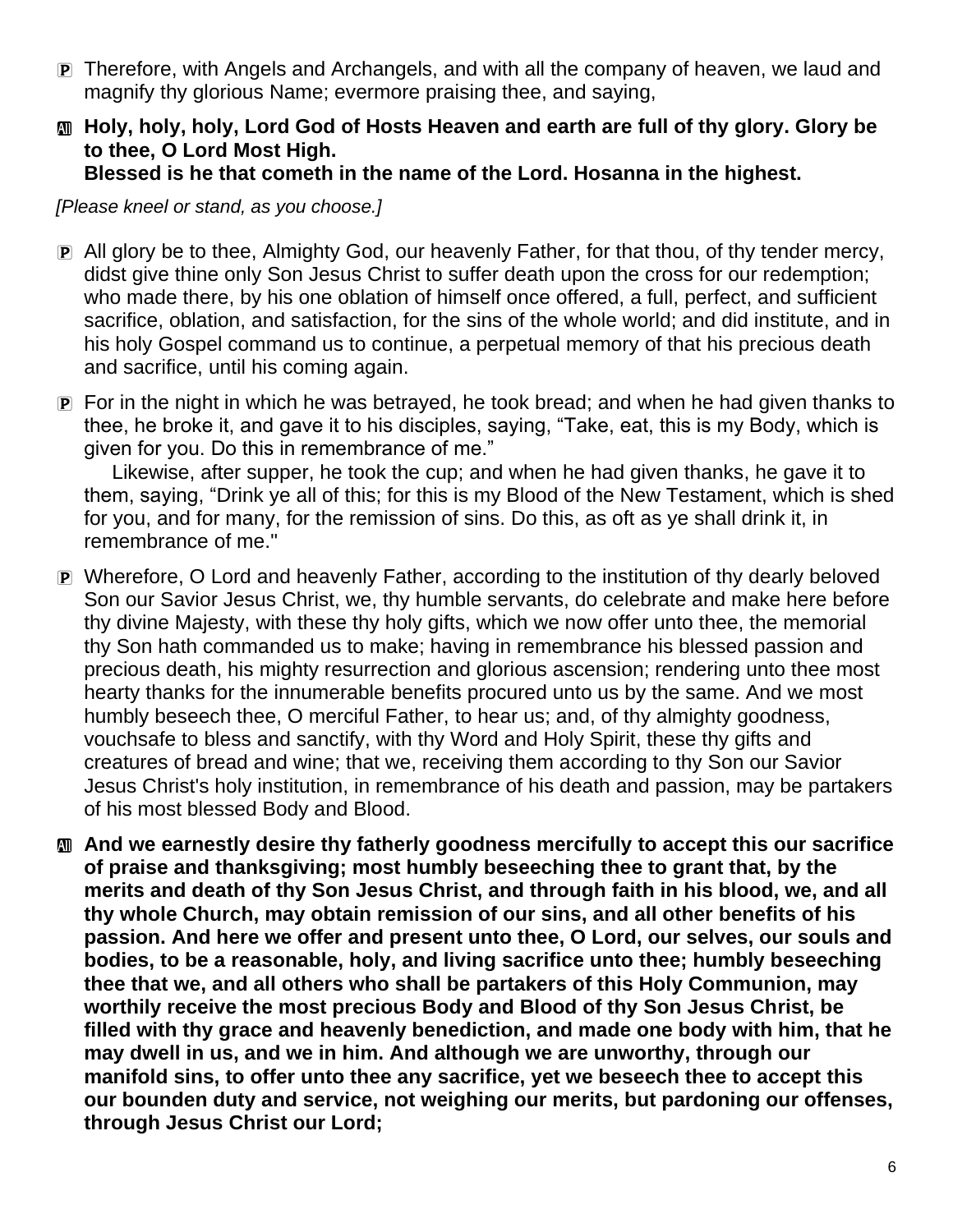- P By whom, and with whom, in the unity of the Holy Ghost, all honor and glory be unto thee, O Father Almighty, world without end.
- **M** AMEN.

## **THE LORD'S PRAYER**

- P And now, as our Savior Christ hath taught us, we are bold to say,
- a **Our Father, who art in heaven, hallowed be thy Name, thy kingdom come, thy will be done, on earth as it is in heaven. Give us this day our daily bread. And forgive us our trespasses, as we forgive those who trespass against us. And lead us not into temptation, but deliver us from evil. For thine is the kingdom, and the power, and the glory, for ever and ever. Amen.**

## **BREAKING OF THE BREAD**

- P The bread we break makes us one in Christ.
- C **Be known to us, Lord Jesus, in the breaking of the bread.**
- P The Gifts of God for the People of God. Take them in remembrance that Christ die for you, and feed on him in your hearts by faith, with thanksgiving.

*[You may be seated. All are welcome at the Lord's Table. Please follow the directions of the usher, who*  will let you know when it's your turn to go to the altar rail. You may stand or kneel. To receive, hold your hands in front of you, one palm over the other. The priest will place a wafer there. You may either *consume it immediately, and then sip from the cup of wine when it comes to you, or, you may wait and dip the wafer into the wine. When you are finished, please return to your seat by the side aisle.]*

#### *Our Prayer Team will be in the south narthex (at the back of the church) during Holy Communion to pray with you for healing, guidance, thanksgiving, for a loved one, or anything else on your heart.*

#### **PRAYER AFTER COMMUNION**

*[Please kneel or stand, as you choose.]*

- $\overline{p}$  Let us pray.
- a **Almighty and everliving God, we most heartily thank thee for that thou dost feed us, in these holy mysteries, with the spiritual food of the most precious Body and Blood of thy Son our Savior Jesus Christ; and dost assure us thereby of thy favor and goodness towards us; and that we are very members incorporate in the mystical body of thy Son, the blessed company of all faithful people; and are also heirs, through hope, of thy everlasting kingdom. And we humbly beseech thee, O heavenly Father, so to assist us with thy grace, that we may continue in that holy fellowship, and do all such good works as thou hast prepared for us to walk in; through Jesus Christ our Lord, to whom, with thee and the Holy Ghost, be all honor and glory, world without end. Amen.**